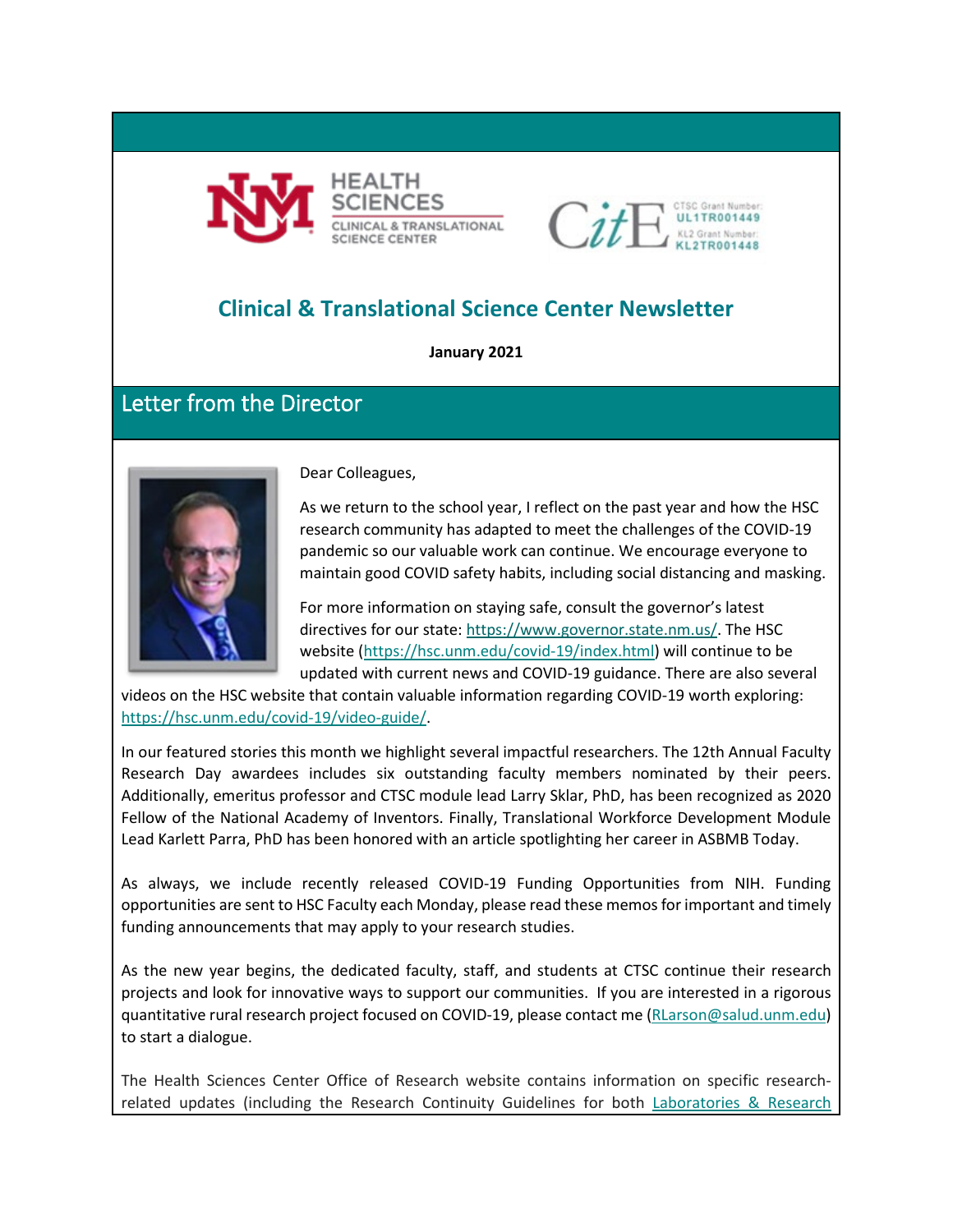[Facilities](https://hsc.unm.edu/research/common/docs/research-continuity-guidance.pdf) and [Clinical Trial Research Faculty & Staff\)](https://hsc.unm.edu/research/common/docs/3-18-2020-covid-guidance-for-clinical-researchers.pdf) and can be accessed through the following link: [https://hsc.unm.edu/research/.](https://hsc.unm.edu/research/)

Should you have any questions about our assets and services, please contact the CTSC Research Concierge at [HSC-CTSCResearchConcierge@salud.unm.edu.](mailto:HSC-CTSCResearchConcierge@salud.unm.edu) If you have any issues finding the information that you need, please reach out to [the CTSC Newsletter Team](mailto:MKrakeDalton@salud.unm.edu;%20cncordova@salud.unm.edu?subject=CTSC%20Newsletter%20Question/Feedback) and they will get back to you.

As always, thank you so much for your continued support of the Clinical & Translational Science Center!

Warm regards,

Richard S. Larson, MD, PhD PI, CEO and Director, Clinical & Translational Science Center

### CTSC Leadership

**CTSC Director, CEO & Principal Investigator:** Richard S. Larson, MD, PhD **Associate Director, CTSC:** Matthew Campen, PhD **Associate Director, CTSC**: Nancy Pandhi, MD, PhD, MPH **Chief Administrative Officer:** Carla Cordova, MPH **Administrative Component Director:** Beth Tigges, PhD, RN, PNP, BC **Tracking & Evaluation Module Lead:** Beth Tigges, PhD, RN, PNP, BC **Quality & Efficiency Module Lead:** Beth Tigges, PhD, RN, PNP, BC **Informatics Component Director:** Christophe Lambert, PhD **Community & Collaboration Component Director:** Mark Unruh, MD **Community Engagement Module Lead:** Nancy Pandhi, MD, PhD, MPH **Collaboration and Commercialization Module Lead:** Eric Prossnitz, PhD **Translational Endeavors (TE) Component Director:** Christopher Abbott, MD **Translational Workforce Development (TWD) Module Lead:** Karlett Parra, PhD **Pilot Translational & Clinical Studies (PTC) Module Lead:** Corey Ford, MD, PhD **Research Methods (RM) Component Director:** Mark Unruh, MD **Biostatistics, Epidemiology & Research Design (BERD) Module Lead:** Mark Unruh, MD **Regulatory Knowledge & Support (RKS) Module Lead:** Corey Ford, MD, PhD **Hub Research Capacity (HRC) Component Director:** Nancy Pandhi, MD, PhD, MPH **Integration of Special Populations (ISP) Module Lead:** Nancy Pandhi, MD, PhD, MPH **Participant Clinical Interactions (PCI) Director:** Christopher Abbott, MD **Network Capacity (NC) Component Director:** Hengameh Raissy, PharmD **Trial Innovation Network (TIN) Module Lead:** Hengameh Raissy, PharmD **Drug Discovery & Repurposing Core Lead:** Hakim Djaballah, PhD **Opioid-Use Populations with Integration, Outreach, Informatics, and Drug Discovery (OPIOIDD) Module Lead**: Kimberly Page, PhD, MPH **KL2 Mentored Career Development Component Director:** Matt Campen, PhD **Clinical Laboratory Medical Director:** Qian-Yun Zhang, MD, PhD

## Featured Stories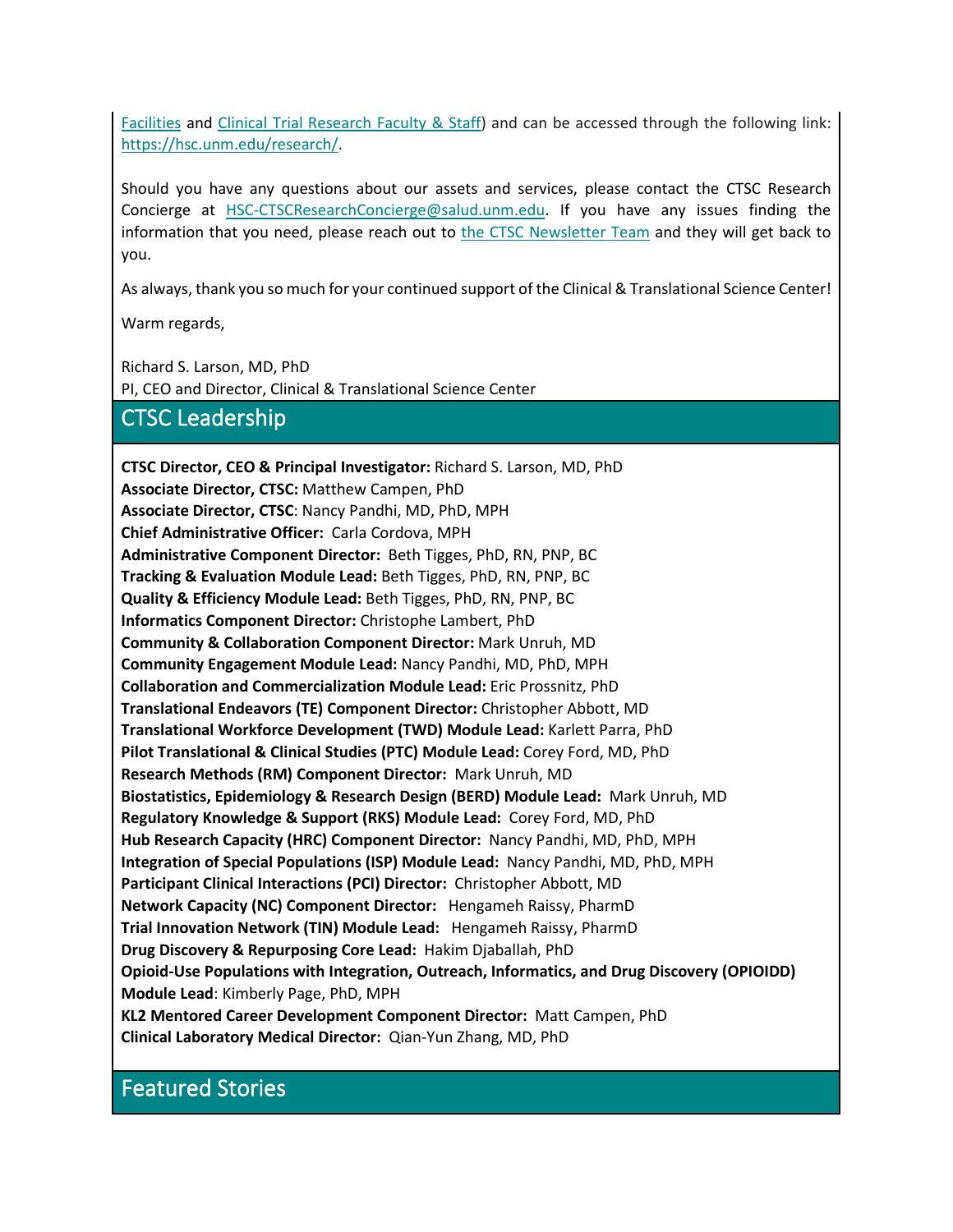### **12th Annual Faculty Research Day Awardees**

The HSC Office of Research recently hosted the Twelfth Annual Research Day Award Ceremony. The event was an excellent opportunity to learn more about the research being conducted at the HSC and meet your faculty colleagues. The award ceremony honored six outstanding faculty members, including three CTSC module leads. We congratulate:

- **Matthew Campen, PhD, M.S.P.H** received the Faculty Research Excellence Award in Basic Science
- **Hengameh Raissy, Pharm.D.** received the Faculty Research Excellence Award in Clinical Science
- **Kimberly Page, PhD, MPH, MS r**eceived the Faculty Research Excellence Award in Population Science
- **Steven Bradfute, PhD** received the Faculty Research Excellence Award for Junior Faculty
- **Bryce Chackerian, PhD** received the Faculty Research Excellence Award in Team Science
- **David Peabody, PhD** received the Faculty Research Excellence Award in Team Science
- **Rebecca Hartley, PhD** received The Scholarship of Teaching and Learning Award

The awardees were nominated by their colleagues and selected through a peer review selection process. Congratulations to all the awardees and nominees that pursue CTSC's mission and vision with their outstanding efforts!

### **Former CTSC Drug Discovery and Repurposing Core Lead Larry Sklar, PhD, Named a Fellow of the National Academy of Inventors**

Dr. Larry Sklar, Emeritus Professor in the Department of Molecular Genetics & Microbiology and former CTSC Drug Discovery and Repurposing Core Lead, has been recognized as a 2020 Fellow of the National Academy of Inventors. Election as an NAI Fellow is the highest professional distinction accorded solely to academic inventors.

"This comes as I begin the journey into the next phase of my life," says Sklar, who moved to working quarter time when he retired and took emeritus status at the end of October.

Among his many accomplishments, Dr. Sklar developed a high throughput flow cytometry device that enables lab scientists to rapidly scan large numbers of cells to assess a variety of characteristics. It is a valuable tool in drug repurposing and new therapies. "People are applying it in discovery of drugs, personalized medicine and immuno-oncology," Dr. Sklar says.

Read more [here.](https://innovations.unm.edu/unm-inventor-elected-2020-fellow-of-the-national-academy-of-inventors/)

### **Karlett Parra, PhD Honored by ASBMB Today**

Karlett Parra, PhD, Professor and Chair, Department of Biochemistry and Molecular Biology And CTSC Translational Workforce Development Module Lead, has been honored as the subject of a [recent article](https://www.asbmb.org/asbmb-today/people/120320/a-life-devoted-to-teaching-and-research) in ASBMB Today, an award-winning news magazine published by the American Society for Biochemistry and Molecular Biology. "A life devoted to teaching and research" spotlights Dr. Parra's scientific journey from Venezuela to New Mexico.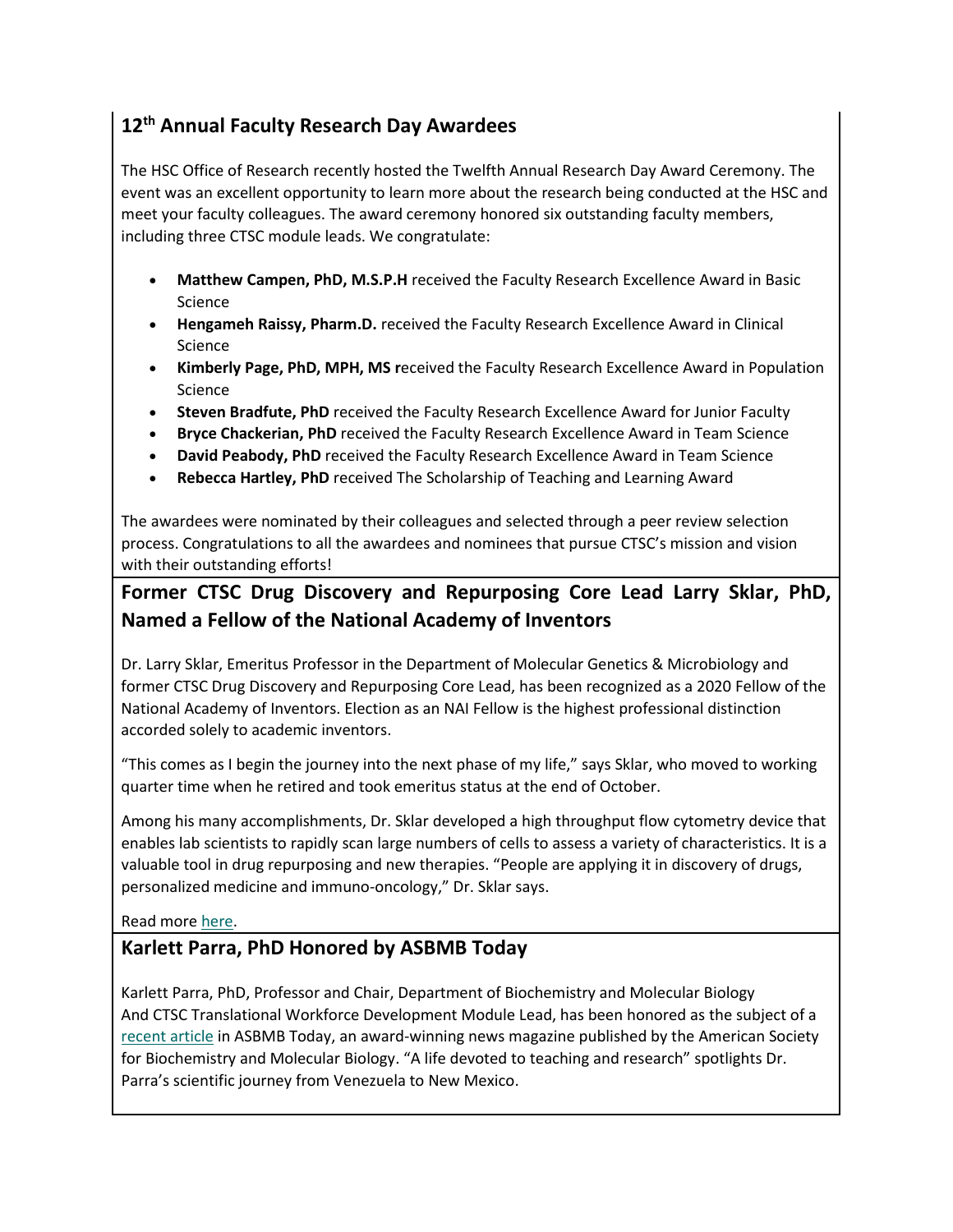Dr. Parra's work focuses on V-ATPase, which plays an important role in many pH-dependent cellular processes. Its function is linked to the understanding and treatment of many disorders, including viral infections, neurodegenerative diseases, diabetes and cancer. For example, in prostate cancer, Parra's lab found that inhibition of V-ATPase affects the hypoxia-inducible factor-1-alpha function and androgen receptor expression, making V-ATPase potentially beneficial in treatment.

Working with students to advance their careers in remains an important endeavor for Dr. Parra. "Classrooms (at UNM) are composed of mainly underrepresented communities, with about 55% Hispanic population, 6% Native Americans, and the rest a mix of other races," Parra said. "Seeing these students advance in their lab work and coursework is very exciting for me, and I enjoy inspiring them to pursue careers in the life sciences."

### **Funding Opportunities Specific to COVID-19**

The NIH is deeply concerned for the health and safety of people involved in NIH research, and about the effects on the biomedical enterprise in the areas affected by the HHS declared [public health](https://www.hhs.gov/about/news/2020/01/31/secretary-azar-declares-public-health-emergency-us-2019-novel-coronavirus.html)  [emergency for COVID-19.](https://www.hhs.gov/about/news/2020/01/31/secretary-azar-declares-public-health-emergency-us-2019-novel-coronavirus.html) Due to the potential exceptional impact, we want to assure our recipient community that NIH will be doing our part to help you continue your research.

| <b>Title</b>             | <b>Notice</b> | Organization(s) | Release     | RFA/PA/           | <b>Expiration</b> | <b>Activity</b> |
|--------------------------|---------------|-----------------|-------------|-------------------|-------------------|-----------------|
|                          | <b>Number</b> |                 | <b>Date</b> | PAR#              | <b>Date</b>       | Code(s)         |
| <b>Notice of Special</b> | NOT-MD-       | NIMHD, NIAID,   | Dec 17,     | PA-20-183         | Jan 8,            | <b>R01</b>      |
| Interest (NOSI):         | 21-008        | NIAMS, NCI,     | 2020        | PA-20-185         | 2022              |                 |
| <b>Research to</b>       |               | ORWH, NIMH,     |             |                   |                   |                 |
| <b>Address Vaccine</b>   |               | NINR, OBSSR,    |             |                   |                   |                 |
| Hesitancy, Uptake,       |               | ODP, NHLBI,     |             |                   |                   |                 |
| and                      |               | NIDCR, SGMRO    |             |                   |                   |                 |
| Implementation           |               |                 |             |                   |                   |                 |
| among                    |               |                 |             |                   |                   |                 |
| <b>Populations that</b>  |               |                 |             |                   |                   |                 |
| <b>Experience Health</b> |               |                 |             |                   |                   |                 |
| <b>Disparities</b>       |               |                 |             |                   |                   |                 |
| <b>Notice of Special</b> | NOT-TR-       | <b>NCATS</b>    | Dec 17,     | PAR-18-940        | Jun 2,            | 333             |
| Interest (NOSI):         | $21 - 011$    |                 | 2020        | PAR-18-464        | 2021              |                 |
| Availability of          |               |                 |             | PAR-15-304        |                   |                 |
| <b>Emergency</b>         |               |                 |             | <b>RFA-TR-14-</b> |                   |                 |
| Administrative           |               |                 |             | 009               |                   |                 |
| <b>Supplements to</b>    |               |                 |             |                   |                   |                 |
| <b>Clinical and</b>      |               |                 |             |                   |                   |                 |
| <b>Translational</b>     |               |                 |             |                   |                   |                 |
| <b>Science Award</b>     |               |                 |             |                   |                   |                 |
| (CTSA) Program           |               |                 |             |                   |                   |                 |
| <b>Awards to Address</b> |               |                 |             |                   |                   |                 |

#### **Recent Active Funding Opportunities Specific to COVID-19 are listed below:**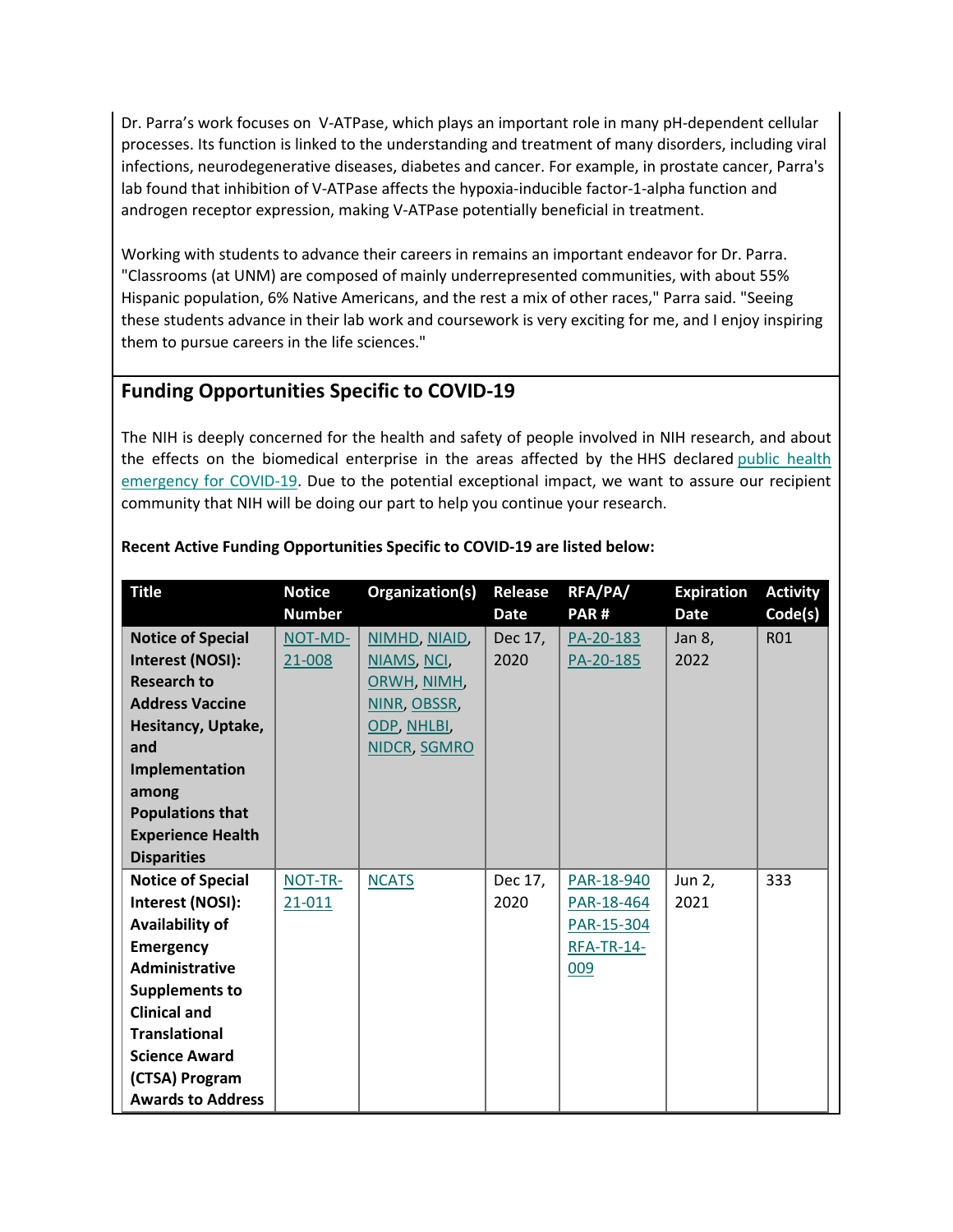| 2019 Novel<br><b>Coronavirus</b><br>Disease (COVID-<br>19) Public Health<br><b>Needs</b>                                                                                                                                                                   |                       |                                                                                                                                                                                                                                         |                 |                                     |                 |                     |
|------------------------------------------------------------------------------------------------------------------------------------------------------------------------------------------------------------------------------------------------------------|-----------------------|-----------------------------------------------------------------------------------------------------------------------------------------------------------------------------------------------------------------------------------------|-----------------|-------------------------------------|-----------------|---------------------|
| <b>Notice of Special</b><br>Interest (NOSI):<br><b>Urgent</b><br><b>Competitive</b><br><b>Revisions for</b><br><b>Research on</b><br><b>Critical Threats to</b><br><b>Public Health in</b><br>Large-Scale<br><b>Population</b><br><b>Cohorts</b>           | NOT-HG-<br>21-020     | <b>NHGRI</b>                                                                                                                                                                                                                            | Dec 10,<br>2020 | PA-18-935<br>(Urgent<br>Supplement) | Jan 16,<br>2021 | 333                 |
| <b>Notice of Special</b><br>Interest:<br>Administrative<br><b>Supplement for</b><br><b>Research and</b><br><b>Capacity Building</b><br><b>Efforts Related to</b><br><b>Bioethical Issues</b><br>(Admin<br>Supplement<br><b>Clinical Trial</b><br>Optional) | NOT-OD-<br>21-020     | NIH, NLM,<br>NIEHS, NIAMS,<br>NIDCR, OBSSR,<br>NIGMS, NHLBI,<br>NCI, NIAAA,<br>NINR, NCATS,<br>ORWH, NHGRI,<br>FIC, NCCIH,<br>NIMH, THRO,<br>NIDA, NINDS,<br>NEI, NIMHD,<br>NIAID, NIA,<br>FDA, NIBIB,<br>NIDCD, NICHD,<br><b>NIDDK</b> | Nov 17,<br>2020 | PAR-20-072                          | Mar 5,<br>2021  | 333                 |
| <b>Emergency</b><br><b>Awards: Notice of</b><br><b>Special Interest</b><br>(NOSI) on Pan-<br><b>Coronavirus</b><br><b>Vaccine</b><br><b>Development</b><br><b>Program Projects</b>                                                                         | NOT-AI-<br>$21 - 002$ | <b>NIAID</b>                                                                                                                                                                                                                            | Nov 10,<br>2020 | PAR-20-072                          | Jun 12,<br>2021 | PO <sub>1</sub>     |
| <b>Notice of Special</b><br>Interest (NOSI):<br><b>Effects of smoking</b><br>and vaping on the<br>risk and outcome                                                                                                                                         | NOT-DA-<br>20-084     | <b>NIDA</b>                                                                                                                                                                                                                             | Oct 27,<br>2020 | PA-20-183<br>PA-20-200<br>PA-20-195 | Sep 8,<br>2024  | R01,<br>R03,<br>R21 |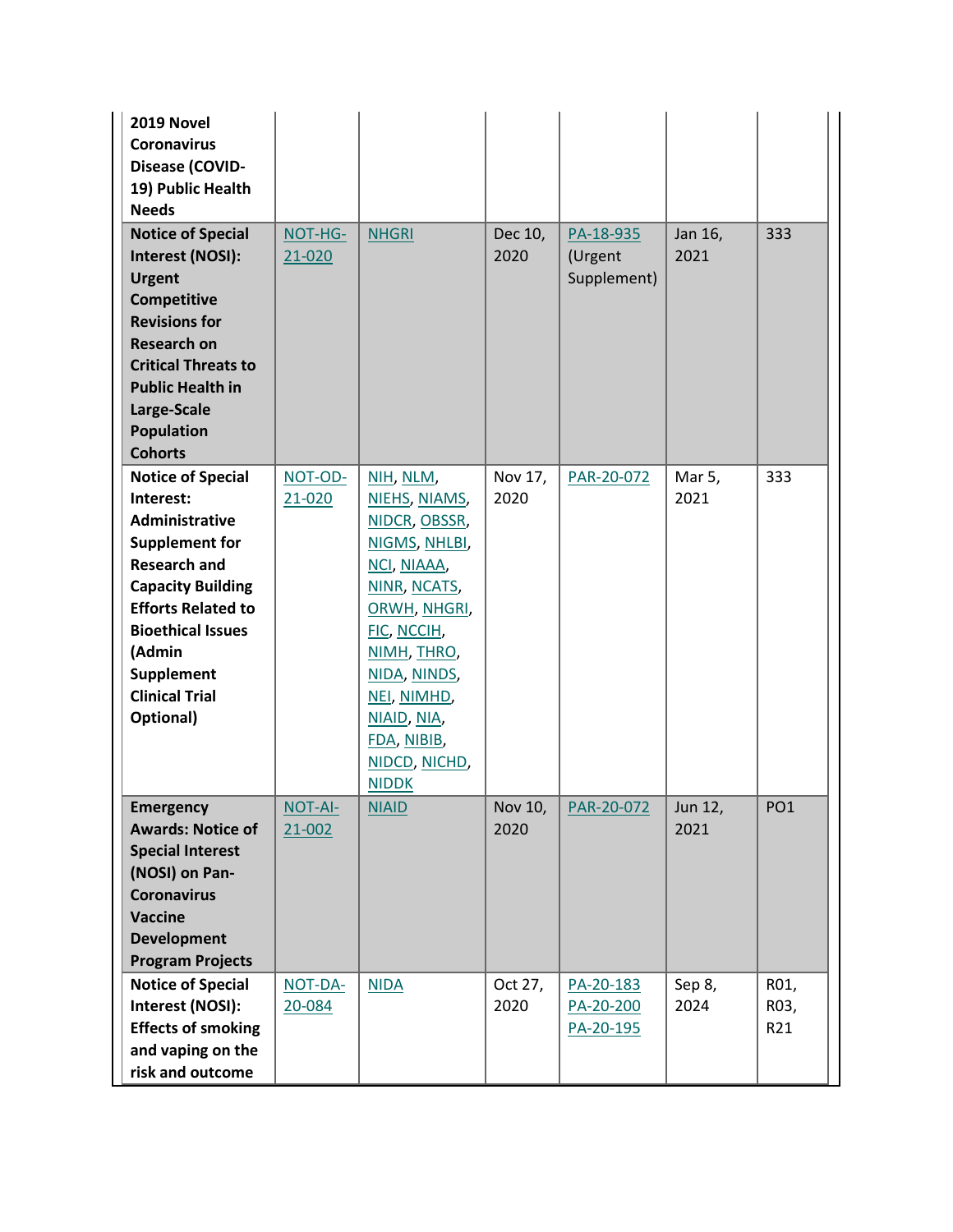| of COVID-19<br>infection                                                                                                                                                                                                               |                       |                                                         |                  |                                        |                 |                     |
|----------------------------------------------------------------------------------------------------------------------------------------------------------------------------------------------------------------------------------------|-----------------------|---------------------------------------------------------|------------------|----------------------------------------|-----------------|---------------------|
| <b>Notice of Special</b><br>Interest (NOSI):<br><b>Repurposing</b><br><b>Existing</b><br><b>Therapeutics to</b><br><b>Address the 2019</b><br><b>Novel Coronavirus</b><br>Disease (COVID-<br>19)                                       | NOT-TR-<br>21-006     | <b>NCATS</b>                                            | Oct 23,<br>2020  | PAR-17-465<br>PAR-18-462<br>PAR-18-332 | Mar 17,<br>2021 | UH2,<br>U34,<br>U01 |
| <b>Notice of Special</b><br>Interest (NOSI):<br>The Influence of<br><b>Host Resilience on</b><br><b>Heterogeneity of</b><br><b>Acute Respiratory</b><br><b>Distress</b><br>Syndrome/Acute<br>Lung Injury<br>(ARDS/ALI)                 | NOT-HL-<br>20-814     | <b>NHLBI</b>                                            | Sept 15,<br>2020 | PAR-20-183<br>PAR-20-185               | July 6,<br>2024 | U01                 |
| <b>Notice of Special</b><br>Interest (NOSI):<br><b>Availability of</b><br><b>Emergency Awards</b><br>for Limited Clinical<br><b>Trials to Evaluate</b><br><b>Therapeutic and</b><br>Vaccine<br><b>Candidates Against</b><br>SARS-CoV-2 | NOT-AI-<br>20-065     | <b>NIAID</b>                                            | Aug 13,<br>2020  | PAR-18-633                             | Sep 1,<br>2021  | U01                 |
| <b>Notice of Special</b><br>Interest (NOSI):<br><b>Simulation</b><br><b>Modeling and</b><br><b>Systems Science to</b><br><b>Address Health</b><br><b>Disparities</b>                                                                   | NOT-MD-<br>$20 - 025$ | NIMHD, NCI,<br>NIDA, NLM,<br>ODP, OBSSR,<br>NIMH, NIAMS | Aug 13,<br>2020  | PA-20-185                              | May 8,<br>2023  | R01                 |
| <b>Urgent Phase I/II</b><br><b>Clinical Trials to</b><br><b>Repurpose Existing</b><br><b>Therapeutic</b><br><b>Agents to Treat</b><br>COVID-19<br>Sequelae (U01                                                                        | RFA-TR-<br>$20 - 003$ | <b>NCATS</b>                                            | Aug 5,<br>2020   | <b>RFA-TR-20-</b><br>003               | Jan 24,<br>2021 | U01                 |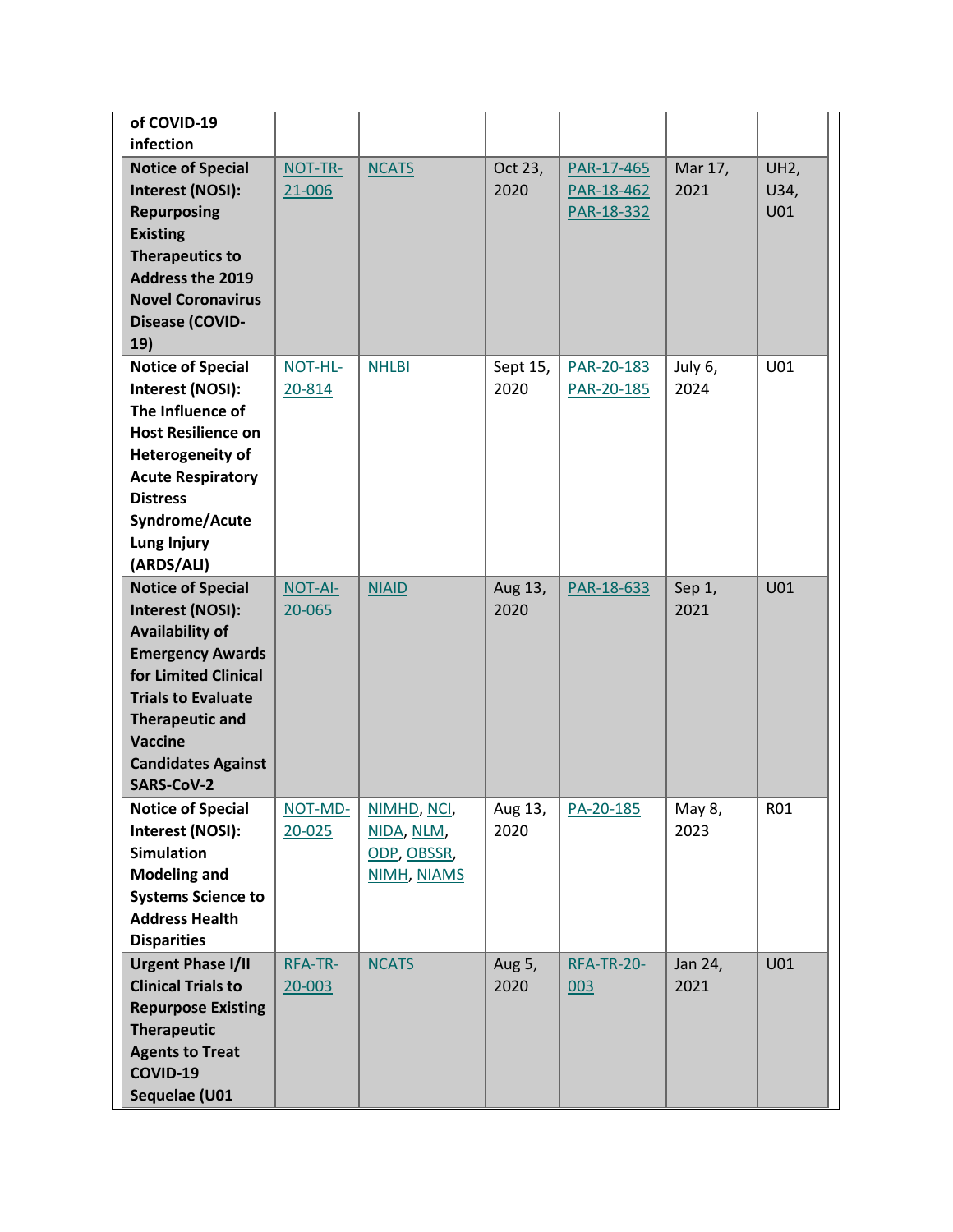| <b>Clinical Trial</b><br><b>Required)</b>                                                                                                                                                                                         |                                                                                                                                                                                                                                                                                                                                             |                                                                                                                                                                                                                       |  |  |                                                                                                            |
|-----------------------------------------------------------------------------------------------------------------------------------------------------------------------------------------------------------------------------------|---------------------------------------------------------------------------------------------------------------------------------------------------------------------------------------------------------------------------------------------------------------------------------------------------------------------------------------------|-----------------------------------------------------------------------------------------------------------------------------------------------------------------------------------------------------------------------|--|--|------------------------------------------------------------------------------------------------------------|
| If you are interested in applying for any of the grants, please email Michelle Parra<br>(MMParra@salud.unm.edu).                                                                                                                  |                                                                                                                                                                                                                                                                                                                                             |                                                                                                                                                                                                                       |  |  |                                                                                                            |
| For a full listing of COVID-19 through NIH, please access the following site:<br>https://grants.nih.gov/grants/guide/COVID-Related.cfm.                                                                                           |                                                                                                                                                                                                                                                                                                                                             |                                                                                                                                                                                                                       |  |  |                                                                                                            |
| <b>Menu of Services &amp; Resources</b>                                                                                                                                                                                           |                                                                                                                                                                                                                                                                                                                                             |                                                                                                                                                                                                                       |  |  |                                                                                                            |
| ٠<br>٠<br>$\bullet$<br><b>Database Mining</b><br><b>Drug Repurposing</b><br><b>KL2 Scholars</b><br><b>Pilot Funding</b><br>٠<br>٠<br>٠<br><b>Training</b>                                                                         | <b>Biostatistics Support</b><br><b>Brain &amp; Behavioral Disorders</b><br><b>Community Engagement</b><br><b>Community Health Network</b><br><b>Intramural Funding</b><br><b>Laboratory Services</b><br><b>Trial Innovation Network</b><br><b>Quality &amp; Efficiency</b><br><b>Rural Health Research</b><br><b>Vulnerable Populations</b> | <b>Citing the Clinical &amp; Translational Science Center</b><br><b>Clinical Trials Participant Clinical Interactions</b><br><b>Regulatory Knowledge &amp; Support</b><br><b>Team Science &amp; Commercialization</b> |  |  |                                                                                                            |
| Administration                                                                                                                                                                                                                    |                                                                                                                                                                                                                                                                                                                                             |                                                                                                                                                                                                                       |  |  |                                                                                                            |
| Tracking & Evaluation (T&E)<br>The Tracking and Evaluation Team is piloting a new "Common Metric" called the Median Accrual<br>This metric will look at the entire calendar year for 2020 and will be reported in August of 2021. |                                                                                                                                                                                                                                                                                                                                             |                                                                                                                                                                                                                       |  |  | Metric. This metric is intended to look at our CTSC's ability to recruit and retain research participants. |

<span id="page-6-0"></span>Quality & Efficiency (Q&E)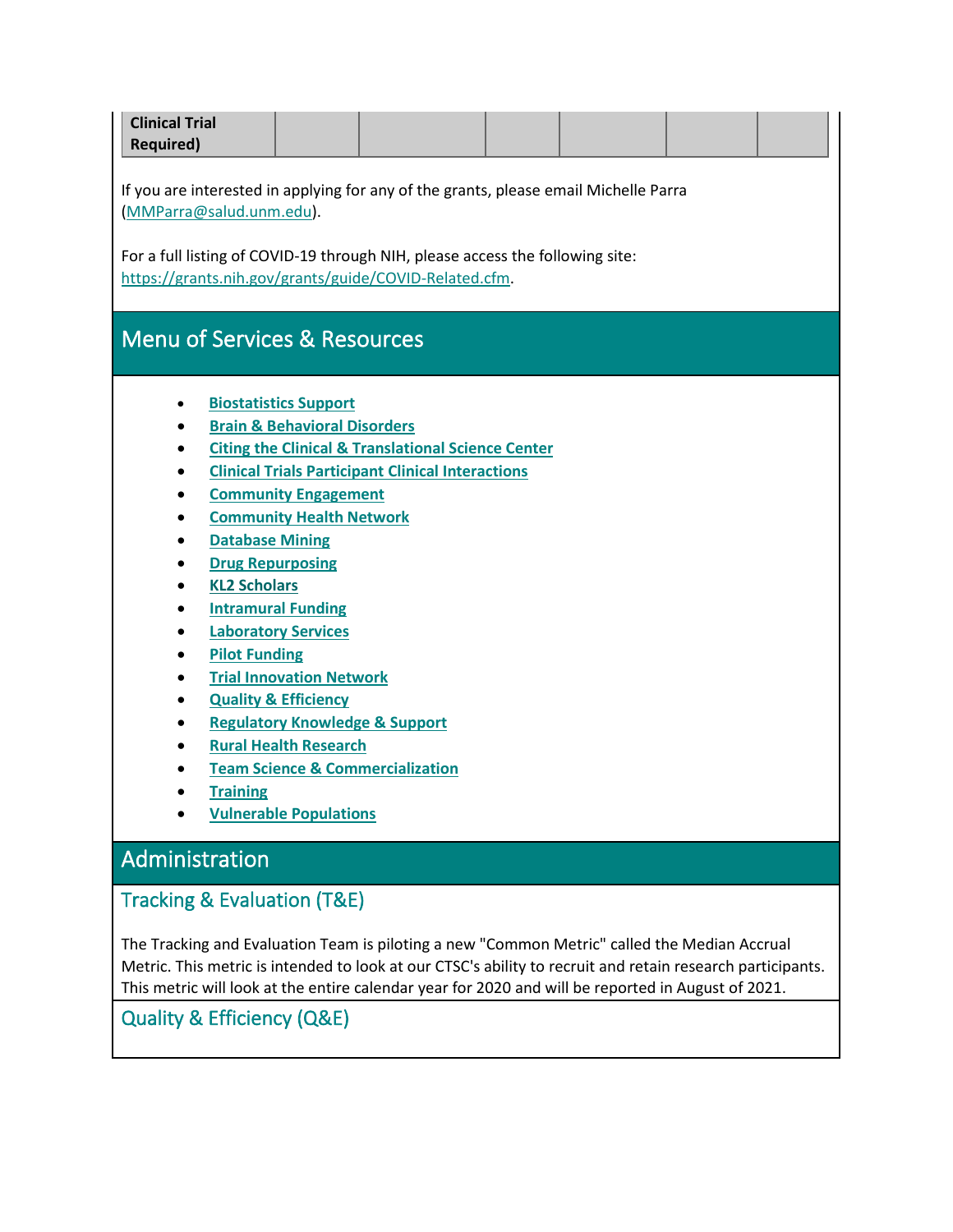The Quality and Efficiency Team continues to work on two specific process improvements initiatives. These two projects will conclude in June of 2021 and will be evaluated for how the projects impacted our CTSC.

### **Informatics**

#### *REDCap and REDCap Training*

REDCap (Research Electronic Data Capture) is a secure web platform for building and managing online databases and surveys. REDCap's streamlined process for rapidly creating and designing projects offers a vast array of tools that can be tailored to virtually any data collection strategy. REDCap provides automated export procedures for seamless data downloads to Excel and common statistical packages (SPSS, SAS, Stata, R), as well as a built-in project calendar, a scheduling module, ad hoc reporting tools, and advanced features, such as branching logic, file uploading, and calculated fields.

REDCap training is available in the form of video training until further notice. The REDCap Basic Training video is now available to watch on Moodle. You will need to complete a short survey, after which a link to Moodle and instructions for accessing the Basic Training video will be emailed to you: [https://ctsctrials.health.unm.edu/redcap/surveys/?s=FA9F7DNRF7.](https://ctsctrials.health.unm.edu/redcap/surveys/?s=FA9F7DNRF7)

Contact [mvalencia-reed@salud.unm.edu](mailto:mvalencia-reed@salud.unm.edu) for information about our consulting and/or building your REDCap database.

## Community & Collaboration (C&C)

### Community Engagement & Research Core (CERC)

#### *Qualitative Research Office Hours*

Once a month, our Senior Qualitative Researcher Heidi Rishel Brakey holds office hours. If you would like to learn about upcoming office hours, please complete this [quick form.](https://ctsctrials.health.unm.edu/redcap/surveys/?s=RYDC9MY9J8) At these meetings, you are welcome to bring any questions related to qualitative research. For the first 30 minutes, we will cover one of the following topics (subject to change); the second 30 minutes are open to discuss anything you'd like related to qualitative research.

- Basics of coding
- Basics of NVivo coding
- Running reports in NVivo
- Basics of interviewing
- Basics of focus group facilitation

### <span id="page-7-0"></span>Team Science & Commercialization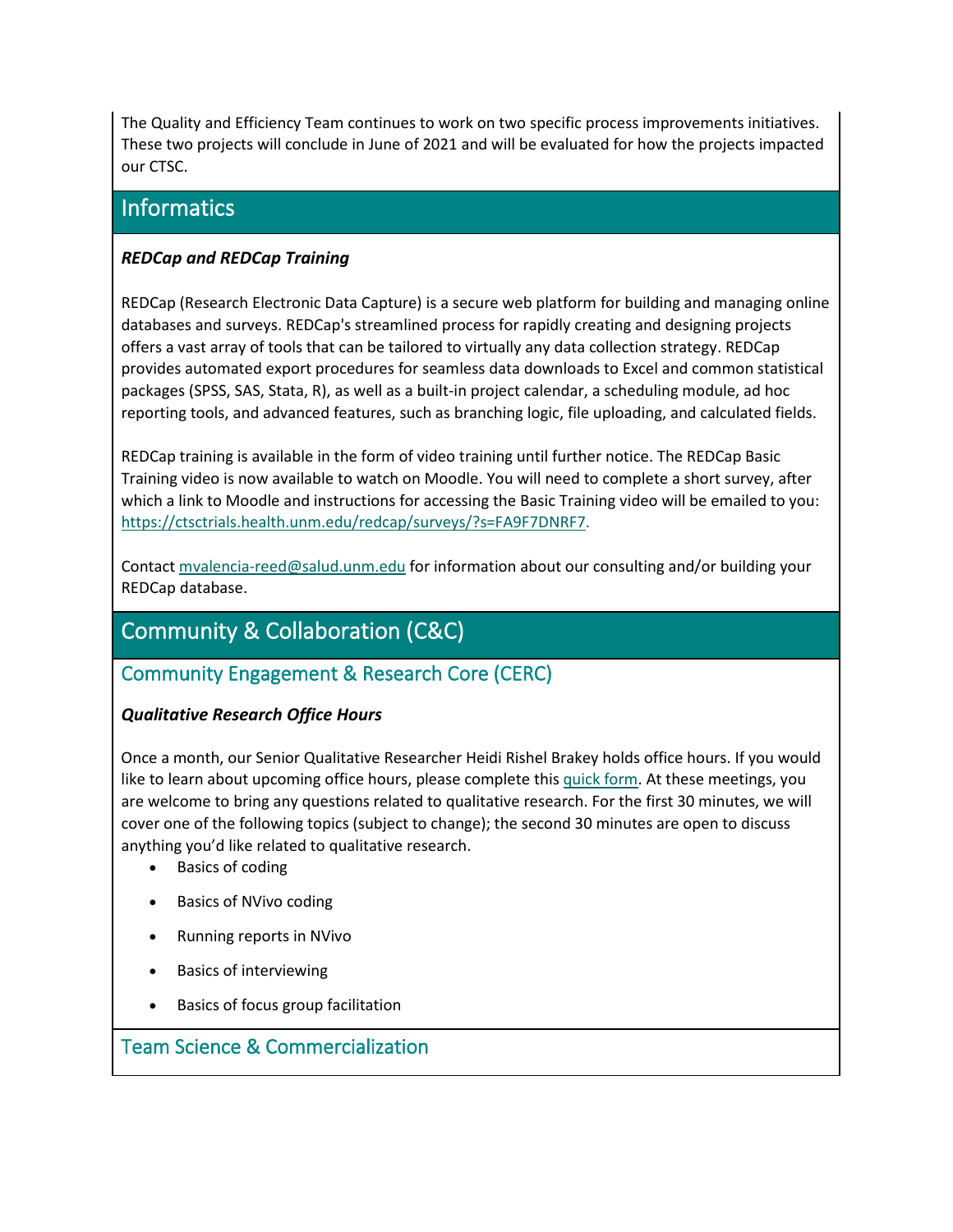CTSC promotes several events a year to promote Team Science and Commercialization- including both Hackathon and BioVenture. Promoting collaboration across academic disciplines, scientists are able to bring together ideas and fill in gaps to help move research out of the lab and into the market.

These events bring together clinicians, engineers, entrepreneurs, programmers, scientists, and students to form teams that worked to develop healthcare innovations and design a pitch allowed participants to practice skills necessary to begin the process of commercialization, a vital step to ensure technologies can reach patients.

For additional information and to register for upcoming Synergy meetings, please visit the webpage: [https://hsc.unm.edu/research/ctsc/programs/team-science.html.](https://hsc.unm.edu/research/ctsc/programs/team-science.html)

**The ASCEND Hub is hosting a webinar in conjunction with the University of Idaho this month. Please see details below:**

- Webinar Title: **Filing Invention Disclosures to Identify and Protect IP**
- Date: **Thursday, January 28, 2021**
- Time: **2:00 pm (MST)**
- Webinar room:<https://event.webinarjam.com/t/click/84zo8inxb0yf20tn0xsvvap4c3> *(this is a link to the webinar- pre-registration is not required.)*

Find out more about ASCEND Hub resources and activities on the ASCEND Hub website: [https://ascendhub.org/.](https://ascendhub.org/)

### Translational Endeavors (TE)

### <span id="page-8-0"></span>Translational Workforce Development (TWD)

Translational Workforce Development will be rolling out several exciting initiatives in January, 2021, starting with a redesign of our [course catalog.](https://hsc.unm.edu/research/ctsc/training/training-summaries/) In the TWD catalog "2.0" you'll find our local course offerings as well as new selection of resources and tools to help researchers further advance their skills. You can continue to view our full calendar of courses on the [UNM Events calendar.](https://unmevents.unm.edu/site/hsc?category=e80bcc4a-124b-494d-8945-054a0092ef35&view=grid.)

Concurrent with the catalog redesign, TWD will also be rolling out a new [consultation process.](https://ctsctrials.health.unm.edu/redcap/surveys/?s=LEJC8CWYLT)

#### **New Biostatistics Seminar Series Begins Jan. 19, 2021**

Last, but not least, we will be starting a new seminar series called *Statistics is Fun and Easy (With Help!)*. At each session of this series, an investigator and a biostatistician will sit down and have a conversation that reveals the process by which they designed and implemented the statistical analyses in a specific research study. By holding conversations about the challenges and joys of biostatistical design, we hope to reveal best practices and lessons learned so that every investigator can get the most out of their biostatistical analysis. The first session of this new series will debut at the January 19, 2021 CTIP meeting. If you're interested in attending, please get in touch for the Zoom info and schedule at **HSC-**[CTSCTWDTraining@salud.unm.edu.](mailto:HSC-CTSCTWDTraining@salud.unm.edu)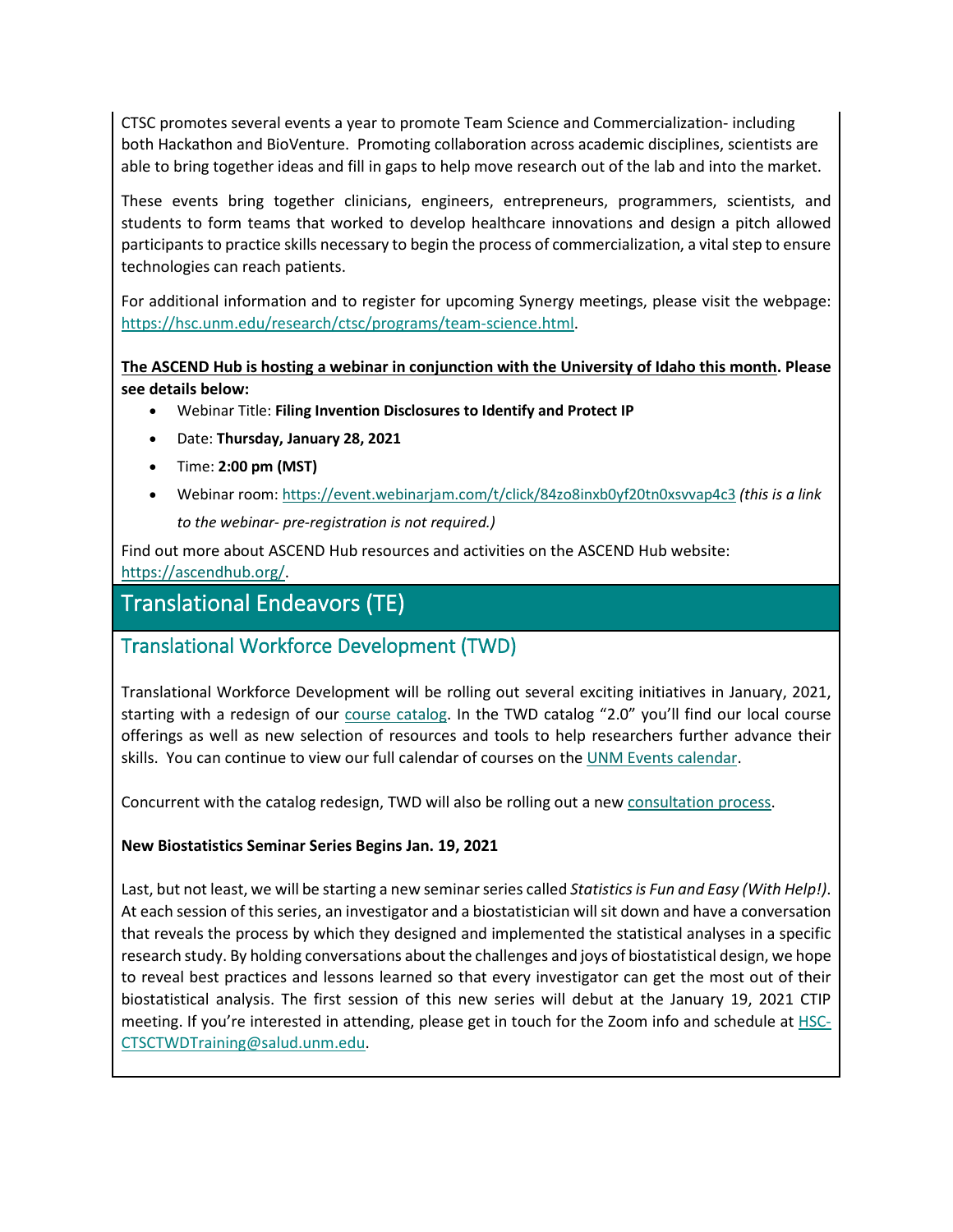For information regarding TWD, please visit our webpage: [https://hsc.unm.edu/research/ctsc/training/index.html.](https://hsc.unm.edu/research/ctsc/training/index.html)

#### <span id="page-9-0"></span>Pilot Awards

The UNM CTSC provides a variety of Pilot Award Programs that distribute intramural funding for clinical and translational research at the Health Sciences Center, including two rounds of funding for our standard RFAs annually.

| <b>Funding</b><br>Opportunity                    | <b>RFA Release</b> | <b>Due Date</b>                                                                                                                              | <b>Funding Period</b>                                          | <b>Amount</b> |
|--------------------------------------------------|--------------------|----------------------------------------------------------------------------------------------------------------------------------------------|----------------------------------------------------------------|---------------|
| <b>CTR-IN Multi</b><br><b>Site Pilot Project</b> | Nov. 13, 2020      | <b>IRB Submission</b><br>Deadline: 1/29/21<br>Application<br>Deadline: 3/26/21<br><b>IRB Approval</b><br>Deadline for NIH<br>Review: 3/26/21 | June 1, 2021-<br>May 31, 2022<br>Announcement:<br>May 21, 2021 | \$25,000      |

If you have any questions regarding Pilot Awards, please contact Christy Anderson @ [CHAnderson@salud.unm.edu.](mailto:CHAnderson@salud.unm.edu)

The CTSC also maintains a calendar of funding opportunities for Pilot Awards. To access the Funding Calendar, please use this link: [https://hsc.unm.edu/research/ctsc/pilot-funding/funding](https://hsc.unm.edu/research/ctsc/pilot-funding/funding-calendars/index.html)[calendars/index.html.](https://hsc.unm.edu/research/ctsc/pilot-funding/funding-calendars/index.html)

Please visit our web site at https://hsc.unm.edu/research/ctsc/pilot-funding/index.html for additional information.

## Mentored Career Development Program (KL2)

The KL2 program equips a cohort of independent faculty with the training and support needed to conduct exceptional clinical and translational research. KL2 Scholars receive training and mentorship in multi-disciplinary, team-based, and patient-oriented clinical and translational research. KL2 Scholars become leaders and innovators in their respective professional fields and departments.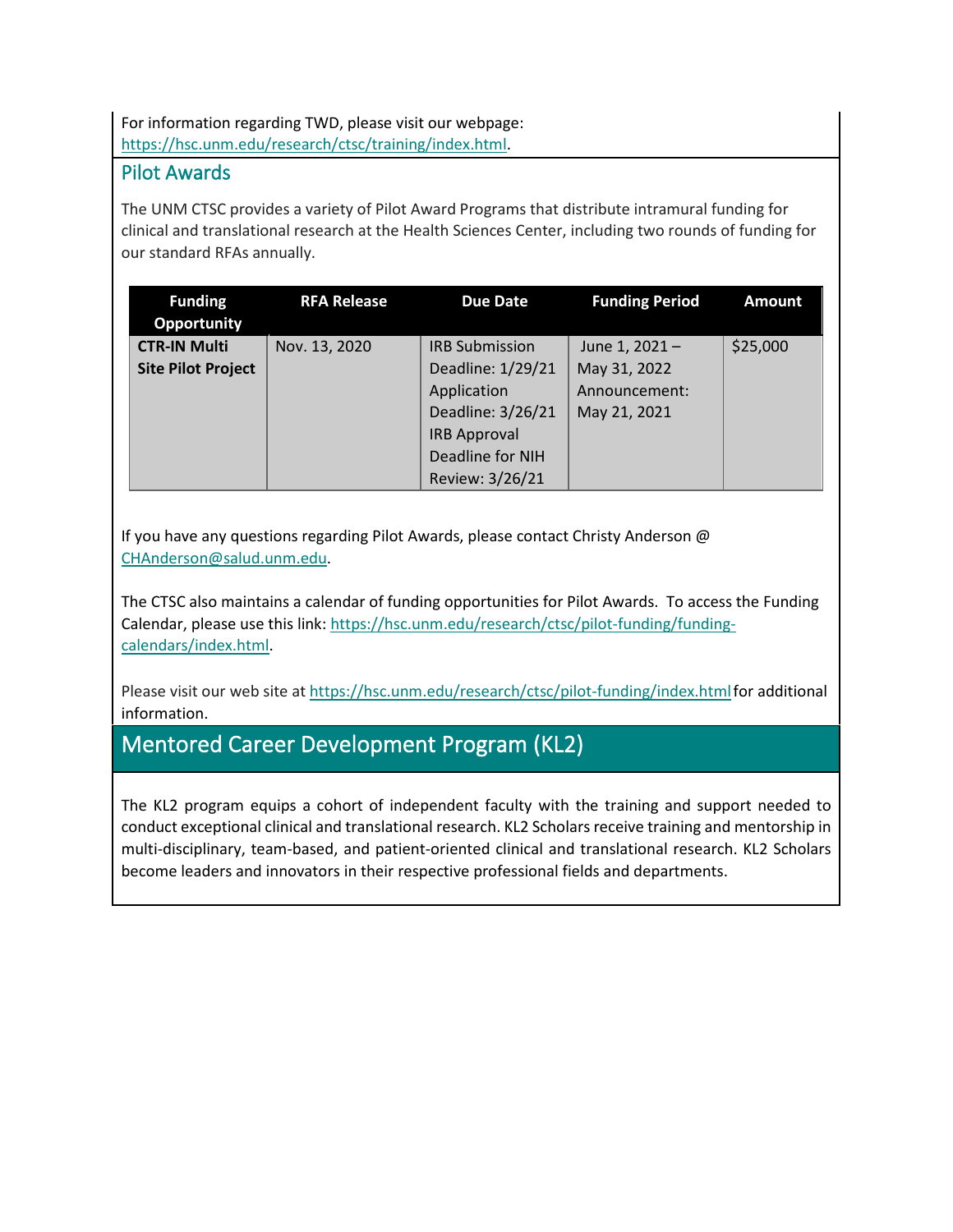

# Research Methods (RM)

### Biostatistics, Epidemiology, and Research Design (BERD)

#### *Biostatistics Consultation Services Available at CTSC*

The Biostatistics, Epidemiology, and Research Design (BERD) Core provides consultation and services, novel tools and methods intended to solve problems, and address barriers to the conduct of clinical and translational research. Services are open to all Health Sciences investigators (staff, students, and faculty) to understand the methodological aspects of their research for planning their projects, including power analysis, sample size, and research design for intermural and extramural grant submissions.

If you have a current pilot study that requires biostatical support, please schedule appointments as soon as possible.

Are you interested in applying for a pilot study? It is strongly recommended that you make an appointment with one our biostatisticians prior to your submission. Our expert biostatisticians can help in the initial stages of project development.

Appointments are available; but do fill up quickly. To schedule an appointment, please contact [HSC-CTSCbiostats@salud.unm.edu.](mailto:HSC-CTSCbiostats@salud.unm.edu) Services are offered Monday through Friday.

Please visit our web site: [http://hsc.unm.edu/research/ctsc/biostatistics/index.html.](http://hsc.unm.edu/research/ctsc/biostatistics/index.html)

### <span id="page-10-0"></span>Regulatory Knowledge & Support (RKS)

The University of New Mexico in collaboration with the Western Institutional Review Board (WIRB), allows CTSC Investigators will be able to streamline study start up activities for new clinical trials through the Clinical Research and Regulatory Support Services well as initiate studies in a prompt and efficient manner. WIRB has been at the forefront of protecting the rights and welfare of human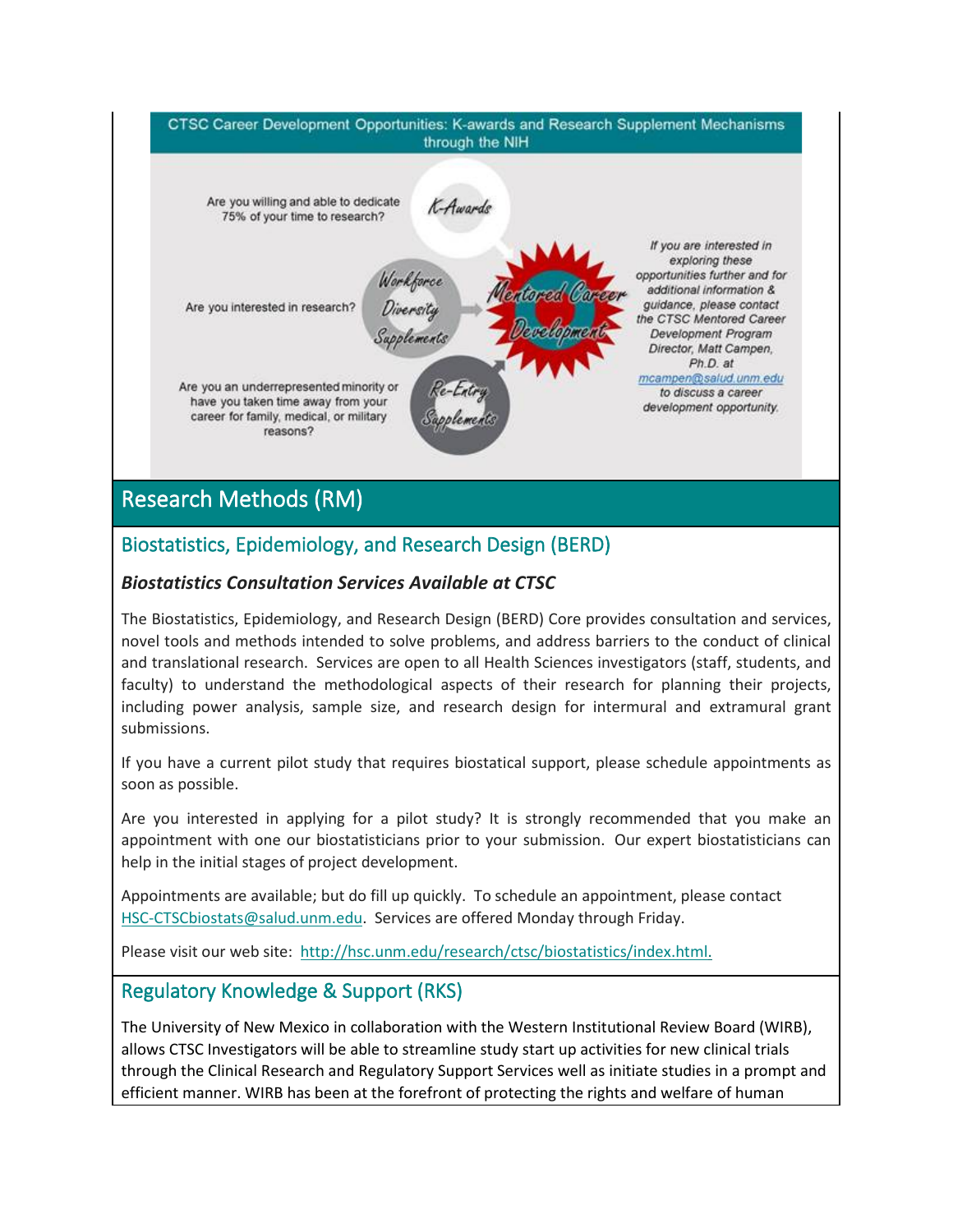subjects. They provide in-depth regulatory expertise to support the development of research protocols and documentation.

WIRB is an independent IRB that has maintained full accreditation from the Association for the Accreditation of Human Research Protection Programs (AAHRPP) since 2003. If you are interested in exploring the possibility of using WIRB in conjunction with our Regulatory Management and/or Study Coordinator services, please complete the Request for Resources Form and submit to CTSC Research Concierge a[t HSC-CTSCResearchConcierge@salud.unm.edu.](mailto:HSC-CTSCResearchConcierge@salud.unm.edu)

To qualify for this service, you must obtain Departmental Review and Approval, provide a fully industry sponsored Phase II, III, or IV clinical trial, and utilize our CTSC Regulatory Support Service in addition to other CTSC Resources.

For more information, please contact Rebecca Brito a[t rbrito@salud.unm.edu.](mailto:rbrito@salud.unm.edu)

## Hub Research Capacity (HRC)

### Integrating Special Populations (ISP)

The mission of the Integrated Special Populations team aims to accelerate health discoveries and improve health outcomes for all people. The ISP leads efforts to help researchers consider unique therapies, practices or interventions that may be needed to reach the underserved and underrepresented populations. Our goal is to provide opportunity for all faculty and staff to enhance opportunities for the underserved and special populations to participate in and benefit from clinical and translational research.

One such way this is being accomplished is through the research collaborations that utilize the DIPEx/HERN health services research methodology. The Health Experience Research Network (HERN) brings patients' voices to American health care. It is part of an international movement called DIPEx International that uses systematic research methods to share patient health experience stories. A particular strength is the deliberate integration of special populations. Voices that are seldom heard are an integral part of the research protocol. As part of its translational mission, HERN creates resources for patients of diverse identities with particular attention to the intersection of systemic racism and health. This work is found at [www.healthexperiencesusa.org.](http://www.healthexperiencesusa.org/)

The CTSC recently funded a HERN pilot study that will examine the diverse experiences of living kidney donors. Led by Drs. Pandhi, Myaskovsky and Unruh, this pilot begins the process for creating a HERN web-based module that will further inform potential donors, recipients, family members, and clinicians. A future goal is for this module can be utilized in shared decision making conversations about the procedure. Understanding health experiences can help shape healthcare delivery for those who wish to donate an organ. Perhaps, through the success of this pilot, the need for donation and the importance of such action can be better appreciated and save the lives of many who are living with kidney failure.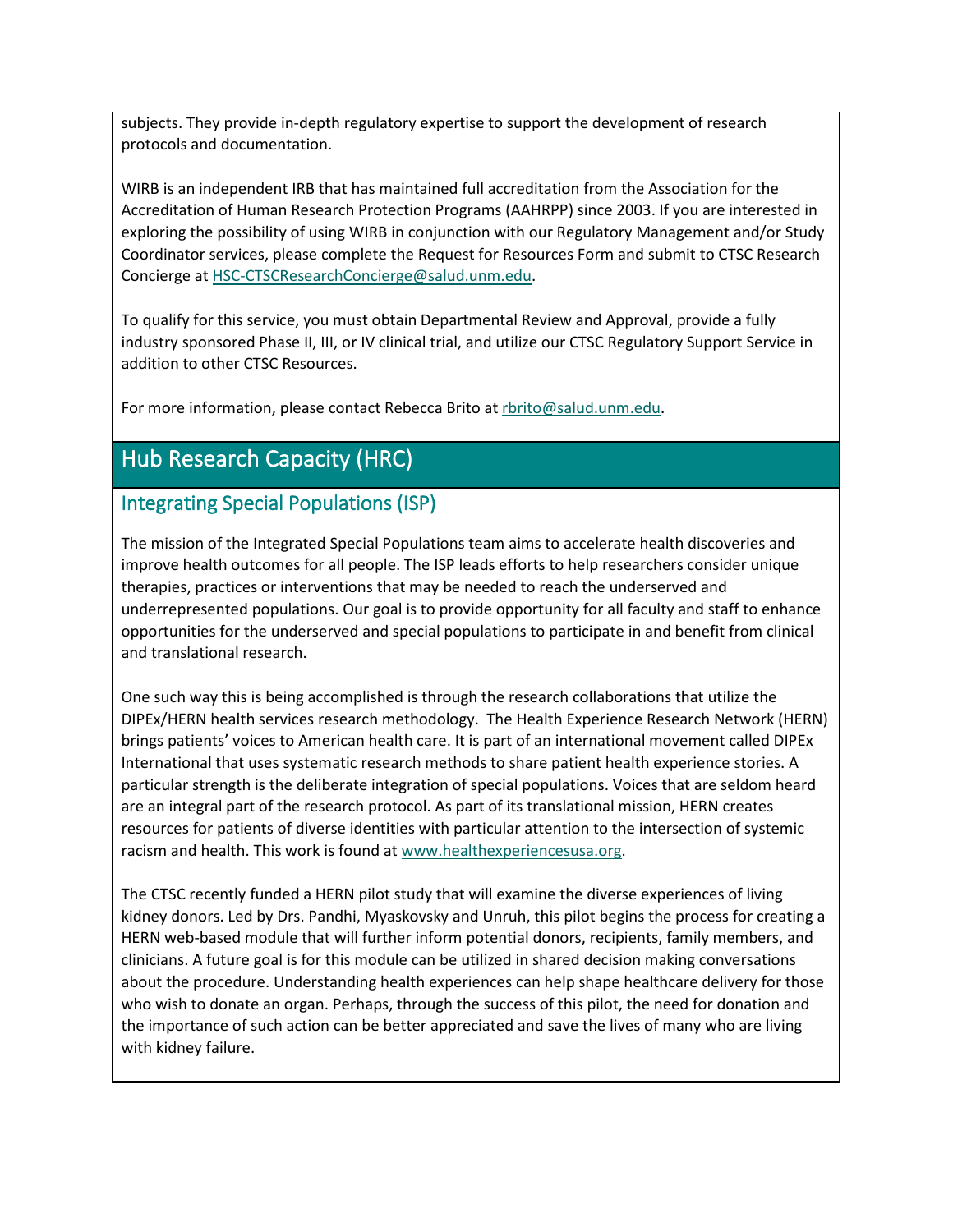For more information about the Integrated Special Population team, please contact Dr. Nancy Pandhi, MD, PhD a[t NPandhi@salud.unm.edu.](mailto:NPandhi@salud.unm.edu)

#### <span id="page-12-1"></span>Participant Clinical Interactions (PCI)

COVID-19 has been dominating the studies in the Participant and Clinical Interactions group. Each coordinator, nurse and manager has been tirelessly working on various treatment options to help those infected with COVID-19. The promise of a vaccine has given this team renewed hope that this pandemic will soon be over.

Efforts to create a vaccine have been in the forefront of the news. The PCI unit has been collaborating with Dr. Steven Bradfute. Dr. Bradfute has previously successfully studied immune responses in convalescent hantavirus patients. The PCI is working with Dr. Bradfute on his Immunity and antibody generation in COVID-19 coronavirus patients. From his hantavirus study he was able to detect neutralizing antibodies against Sin Nombre hantavirus in survivors as far as 24 years post-infection. His team have also detected T cell responses against Sin Nombre orthohantavirus (SNV) up to 12 years post-infection. In working with his collaborators, the team has generated monoclonal antibodies against SNV from convalescent plasma. This experience has given Dr. Bradfute the platform to conduct a similar study on COVID recovered patients.

It is through efforts such as Dr. Bradfute that have allowed for scientists to produce vaccines to help fight this pandemic. The PCI unit at CTSC is very excited to work with Dr. Bradfute on his Immunity and antibody generation in COVID-19 coronavirus patients.

For more information on how PCI can help in study efforts, please contact Donna Sedillo at [dlsedillo@salud.unm.edu.](mailto:dlsedillo@salud.unm.edu)

### <span id="page-12-0"></span>Community Health Network (CHN)

Community engagement literature recommends being a presence in communities by showing up to events, like community meetings, in-person in order to create partnerships and forge relationships with community members. Under the current circumstances of the pandemic, meeting with people and conversing for long periods of time in-person is completely out of the question, which poses a new challenge for community liaisons everywhere, including CTSC's Community Health Specialist, Cynthia Killough, who manages the Community Health Network. When your job is to "engage communities" at a time when the world has stopped, one must embrace creativity and keep on moving forward.

One of the ways the Community Health Network (CHN) has been able to continue to engage communities through the pandemic is by showing gratitude & appreciation. The enrollment phase for one of the studies that had incorporated the CHN into their recruitment efforts, has come to a close. During the past 10 months (which included 1 month of in-person meetings and 9 months of virtual meetings), Cynthia reached out to participants by giving presentations at health council meetings around the state and by reaching out to certain community members to ask for their help in getting the word out about the study. Looking back at our enrollment efforts, we could not have gotten as much participant interest had it not been for these community organizations and members who went above and beyond and reached out to their communities through their networks.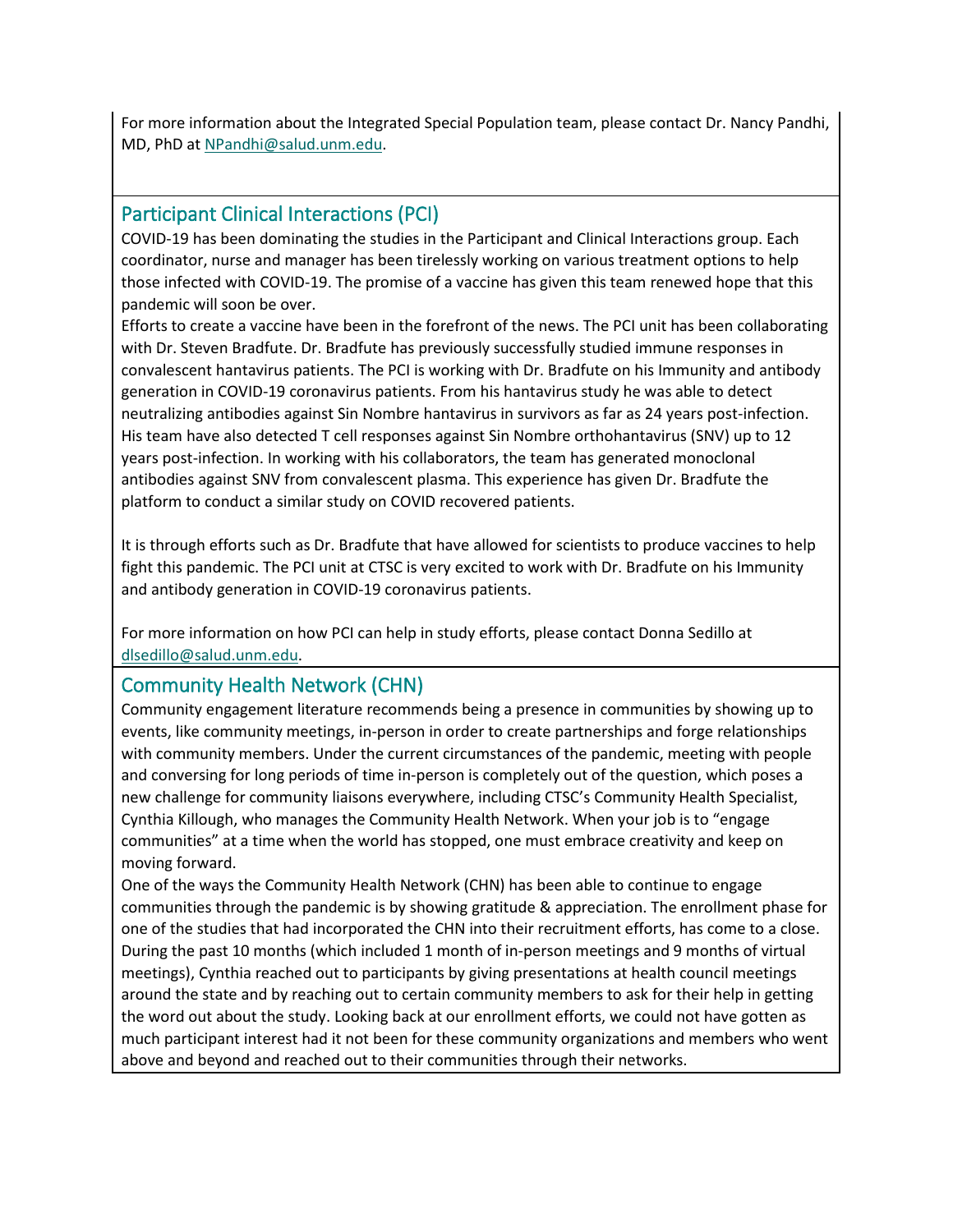

To show our appreciation, the research team created virtual thank you cards (pictured) by using Google Jamboards. Cynthia then emailed the virtual cards to the corresponding community member/organization and made sure they knew how valued they were to our research team and work. The thank you cards were very well received by the community

members/organizations and in times like these, the cards provided another opportunity to engage communities.

If you would like to learn more about the CHN and how we engage diverse populations in research at CTSC, or if you know of a Principal Investigator who might benefit from partnering with the CHN, please feel free to contact Ms. Killough via email[: ckillo@salud.unm.edu.](mailto:ckillo@salud.unm.edu)

# Network Capacity (NC)

#### <span id="page-13-0"></span>Trial Innovation Network (TIN)

The Trial Innovation Network is a collaborative initiative within the CTSA Program and is composed of three key partners: the CTSA Program Hubs, the Trial Innovation Centers (TICs), and the Recruitment Innovation Center (RIC).

The vision for the Trial Innovation Network is to innovatively address critical roadblocks in clinical research and accelerate the translation of novel interventions into life-saving therapies.

The Trial Innovation Network is a collaborative national network with a focus in three main areas: operational innovation, operational excellence and collaboration. The Trial Innovation Network will leverage the expertise and resources of the CTSA Program. The Trial Innovation Network will feature a single IRB system, master contracting agreements, quality by design approaches, and a focus on evidence-based strategies to recruitment and patient engagement.

The goal of the Trial Innovation Network is to not only execute trials better, faster, and more costefficiently but, importantly, to be a national laboratory to study, understand and innovate the process of conducting clinical trials.

The University of New Mexico CTSC has been a part of the Trial Innovation Network and as a result has been a participating site in several studies that impact a variety of disease states. This import work has helped connect physicians at the University of New Mexico with the clinical trials specific to their specialty. This effort has encouraged new investigators to become engaged in clinical research. This collaboration is part of the larger mission to move innovated research from the bench, to the bedside, and ultimately out into the communities in which we live.

For more information on the Trial Innovation Network, please contact Sue'llen Johnson at [sujohnson@salud.unm.edu.](mailto:sujohnson@salud.unm.edu)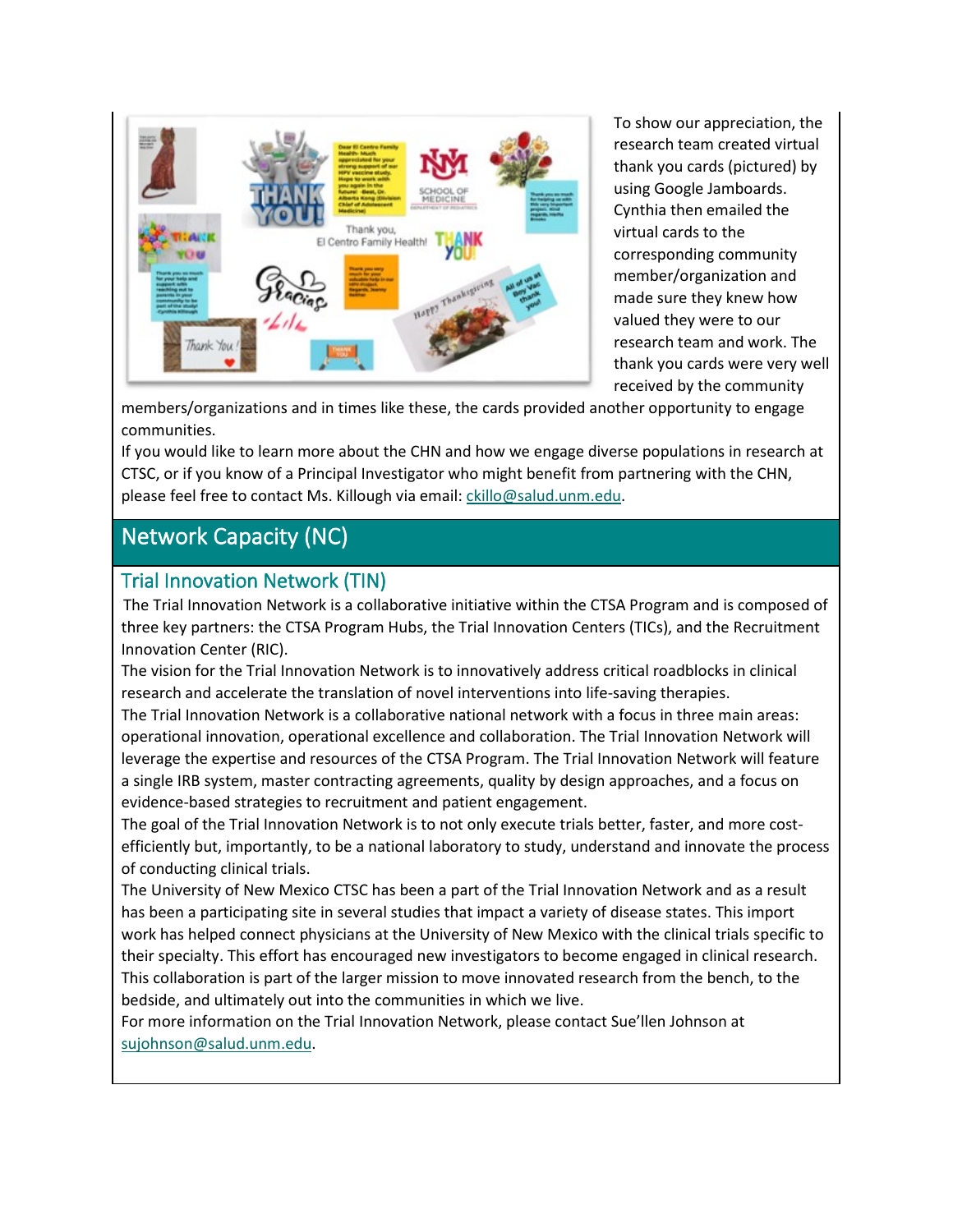# Drug Discovery & Repurposing Core (DDRC)

#### *The DDRC is a Resource for Rapidly Translating Existing Drugs into New Clinical Trials*

Do you have ideas about ways to repurpose existing FDA-approved drugs? The CTSC is here to help. Dr. Hakim Djaballah, Module Lead for the Clinical & Translational Science Center Drug Discovery and Repurposing Core (DDRC) collaborates with UNM investigators other CTSCs to improve health outcomes by providing unique resources for rapidly translating existing drugs for use in new clinical trials. DDRC provides access to and operation of state-of-the-art technology in drug rescue, repurposing, and repositioning through innovative tools that support investigators and start-up companies. Additionally, DDRC provides support and guidance in translating pilot projects from preclinical proof-of-principle to clinical proof-of-concept as well as helps to develop first-in-human clinical trials.

For additional information or to become a DDRC member, please visit the DDRC (formerly DR3N) webpage- <https://hsc.unm.edu/research/ctsc/dr3n/index.html>

# Opioid-Use Populations with Integration, Outreach, Informatics, and Drug Discovery (OPIOIDD)

Please stay tuned for upcoming announcements about the work of Kimberly Page PhD, MPH, and her team, in conjunction with New Mexico communities and the CTSC cores.

The new NCATS study "Collaborative care teams for hospitalized patients with opioid use disorders: Translating evidence into practice" will be supported at UNM by Kimberly Page [\(pagek@salud.unm.edu\)](mailto:pagek@salud.unm.edu), other faculty, and Dr. Page's team.

If you would like more information on this vital effort, please contact Dr. Page at [pagek@salud.unm.edu.](mailto:pagek@salud.unm.edu)

## <span id="page-14-0"></span>Clinical Laboratory (T-Laboratory)

The CTSC Translational Laboratory (T-Laboratory) is comprised of 6,000 square feet of wet-lab space, located in the newly renovated CTSC Building. The T-Laboratory offers state-of-the-art equipment and technical assistance with laboratory techniques for UNM HS investigators. The experienced staff of the T-Laboratory provide specialized laboratory support, customized to meet the needs of the investigators in all aspects of research including protocol/assay development, budget preparation, and testing of patient samples for various assays. The T-Laboratory provides sample preparation and technical support for other non-CTSC resources such as UNM Shared Flow Cytometry and High Throughput Screening Resource, and KUSAIR Small Animal Imaging. In addition, our staff will provide training to